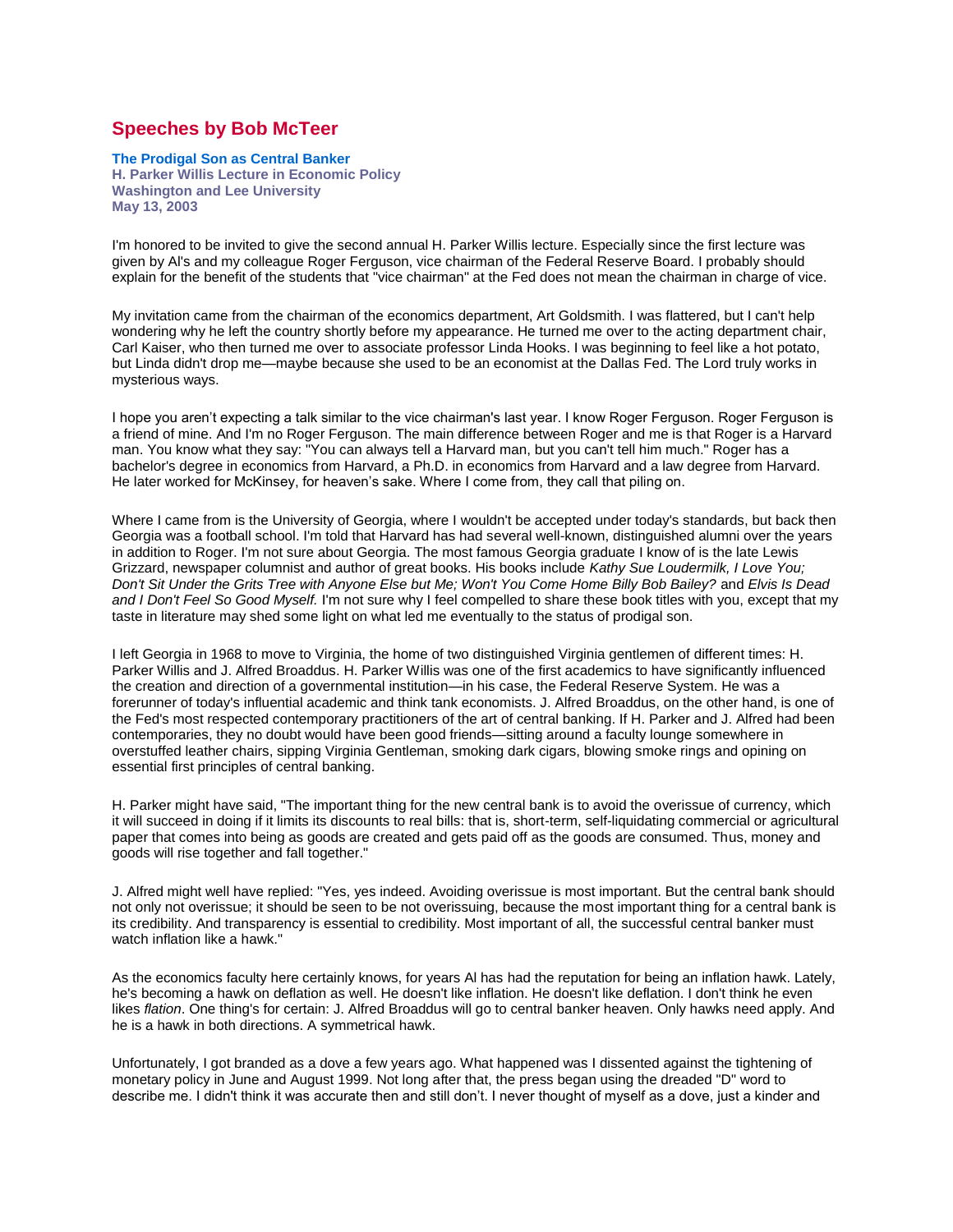gentler hawk. But before I could correct the spin on that ball, *Business Week* called me the "Lone Star Loner." Before long people started putting two and two together and came up with "the Lonesome Dove." While I didn't like "dove" much, I kind of liked the Lonesome Dove. I figured if the Lonesome Dove was good enough for Larry McMurtry, it was good enough for me. I had me a persona, a Texas persona. A cowboy persona. More recently, after learning that I grew up in Ranger, Georgia, one writer put me on a horse and called me "the Lone Ranger." He forgot an important rule of the West: "Never call him a cowboy 'til you've seen him ride."

I thought this was harmless fun, but soon I learned why Willie Nelson advises mamas not to let their babies grow up to be cowboys. People take potshots at cowboys. This particular cowboy was ambushed on Wednesday, May 2, 2001, by Paul Kasriel, a friend of mine, economic research director of Northern Trust Corp., in his daily economic commentary. In writing. I quote verbatim:

## Is 'Cowboy' Bob McTeer Becoming an Embarrassment to the Fed?

Dallas Fed President Bob McTeer is fond of dressing up like a cowboy, boots and all. Not only does he look like a cowboy, but he is beginning to act like one, too. That is, he's starting to shoot from the hip, or perhaps more accurately, shoot from the lip. Today, the BridgeNews service quoted Cowboy Bob as saying that the Fed was doing a 'good job' keeping U.S. inflation under control. Is that so. [sic] Looking at the three charts below, which show variations on the theme of consumer inflation, it looks to this old cowpoke (yes, on casual Fridays, I've been known to put on boots and bolo tie, too) as though that steer, inflation, has slipped Cowboy Bob's rope, as it were. Robert Black, the former president of the Richmond Fed under whom Bob McTeer served before he became a Cowboy, was an inflation hawk if there ever was one. In his retirement, President Black must be wondering where he went wrong in mentoring McTeer. Another one of Black's protégés was Al Broaddus, the current Richmond Fed president. Well, President Black, don't feel too down. "One out of two ain't bad."

End quote. (How do you spell ad hominem?)

Well, there you have it. Cowboy Bob is an embarrassment to the Fed for thinking the Fed was doing a good job keeping inflation under control.

If Cowboy Bob weren't such a kind and gentle cowboy, he would call attention to the press release following last week's meeting of the FOMC, which reads in part: "The probability of an unwelcome substantial fall in inflation, though minor, exceeds that of a pickup in inflation from its already low level."

Yes, you heard that right: "an unwelcome substantial fall in inflation."

I don't expect you students to get too excited over that statement, but the economics faculty will no doubt recognize its historic meaning. Inflation has been beaten down so low, the FOMC would consider a further substantial fall in it to be unwelcome.

I guess all that progress against inflation came after May 2, 2001.

Those of us who favor price stability, like Al and like me, are not being inconsistent in wanting to prevent deflation. If you are for price stability, you want neither inflation nor deflation. We are all together on that.

Yet, with the target fed funds rate at 1¼ percent and with the FOMC worrying more about deflation than inflation, I must confess to finding some satisfaction in the fact that the Lonesome Dove is not so lonesome anymore. Maybe the prodigal son can come back home to Virginia some day. (To Billy-Bob Black.)

While I agree that deflation is undesirable—and certainly less desirable than modest inflation—I also agree that the probability of deflation in the United States remains "minor" at this point. People worry that we might go the way of the U.S. during the Depression years or the way of Japan in the 1990s. But the Fed is smarter than it was in the 1930s, and economic theory is clearer now than it was then on what to do. Many of us, including me, like to disparage Keynesian economics as a "general theory" of employment interest and money, but it is still a pretty good road map for fighting deflation and recession. It's not too bad as a "specific theory."

Just as we won't allow the money supply to shrink in a steep recession, as happened in the 1930s, neither will we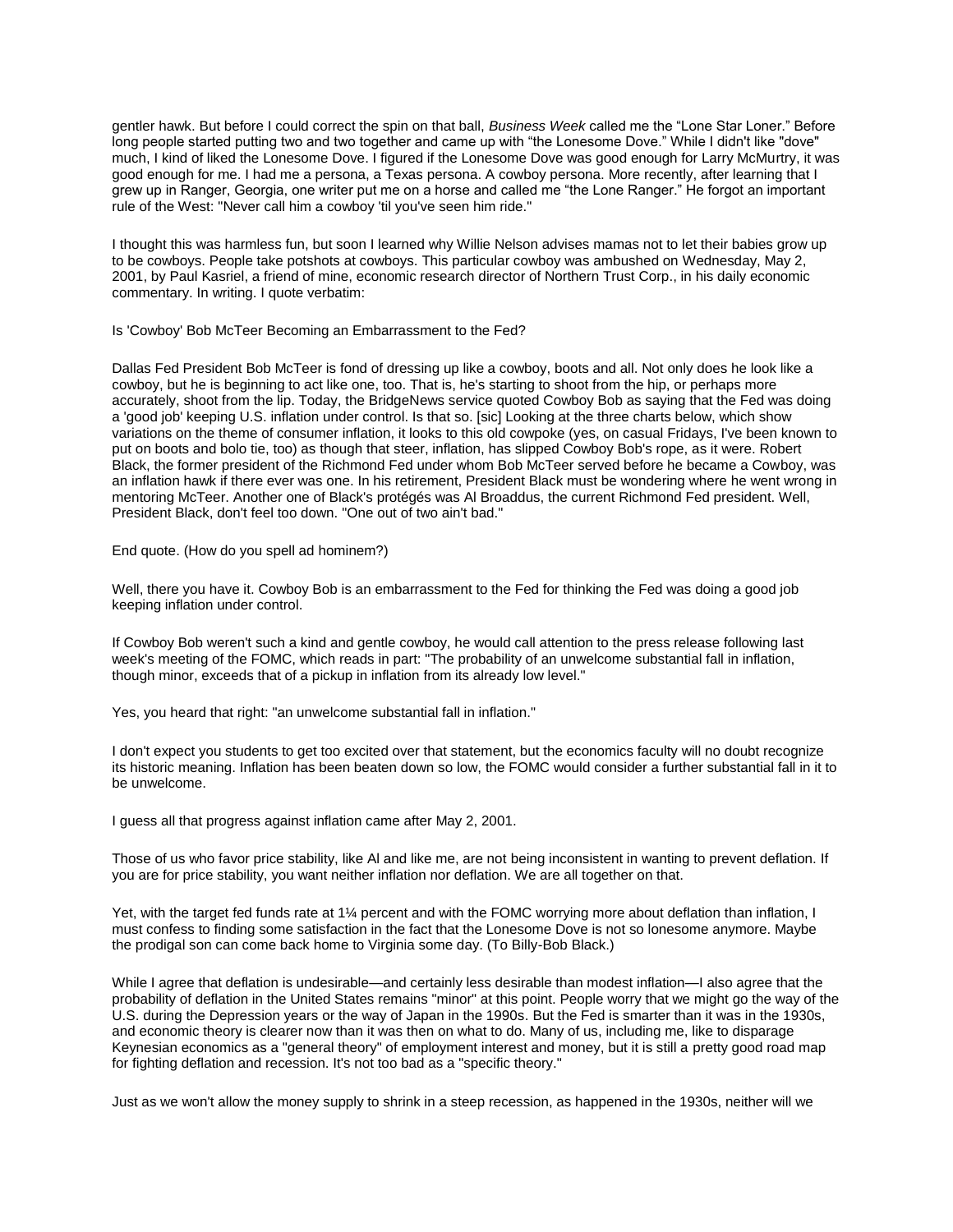nickel and dime our response to early signs of stagnation in a postbubble environment, as occurred in Japan in the early 1990s. In fact, with our target short-term interest rate at 1¼ percent and our money supply growing nicely, we have already front-loaded a very stimulative policy, while a Keynesian countercyclical swing in fiscal policy is also already well along. It would be much better, however, in my opinion, to have a supply-side policy stimulus than to have demand-side Keynesian fiscal stimulus. Ideally, pro-growth tax cuts and other incentives could be increased while partially offsetting any negative revenue implications with spending cuts elsewhere.

Perhaps more important, however, in avoiding Japan's deflationary dilemma is that we don't have the banking problems that continue to stifle Japanese growth. We took our medicine early. That's why there are no large banks headquartered in Texas—possibly just as the first president of Texas, Sam Houston, protégé of Andrew Jackson, would have wanted it. Sam's and Andrew's views on money and banking were fairly clear and simple: They were for money and against banking. As for central banking policy, they were for sound money and plenty of it.

(That was a joke. Let's not get the Dove thing going again.)

As I said earlier, I think the chances of slipping into deflation are fairly minor. However, I do think economic growth should be boosted substantially. As far as I'm concerned, pro-growth policies are also antideflation policies. So while I may think deflation is less likely than Al does, I may be a bit more willing to give growth a boost. So the difference is only in the rhetoric and not in the policy prescriptions. I will continue to be a cowboy while he remains the quintessential Virginia gentleman.

Actually, economic growth has not been all that weak by historical standards—only by the higher standards of the late 1990s, the New Economy period. Over the past six quarters, real GDP growth has averaged over 2 ½ percent—but only 1 ½ percent over the last two quarters. The problem is that productivity growth has produced that output and income growth without the need for more employment. This recovery has not only been a jobless recovery; jobs have actually declined substantially. Aggregate demand needs to be large enough to produce employment growth as well as productivity growth. And given the degree of slack in the economy, my preferred growth number would be well north of 4 percent until full employment is restored. I don't think growth that high would cause higher inflation, but it might help keep disinflation from morphing into deflation.

We not only need to grow fast enough to reemploy unemployed workers; we need to employ new workers coming into the labor force, like, for example, the graduating class of Washington and Lee University. Jobs may be a bit harder to find this May than they will be next May. If you are at the tipping point in deciding to go on to graduate or professional school, you might tip in favor of doing that. But if not, things will be all right.

I'm scheduled to give a commencement address next week to the economics graduates of the University of Texas, over 300, I understand. So I've been thinking what advice to give on finding a job and succeeding in a career. Rather than tip my hand here, let me mention something I often say to training classes at the Dallas Fed. It has to do with the importance of the "likability" factor in your career. But first let me give you some other "cowboy advice." If you go into management, do like the cowboy does and look back occasionally to see if the herd is still there. And of course always drink upstream from the herd. And whether you go into management or whatever, remember never, never squat with your spurs on.

Now to the likability factor: No matter how skilled or educated you are or how hard you work, you won't go very far up the ladder if you aren't pleasant to be around. I tell our trainees about the test for likability I had when I worked in Baltimore and had to drive to Richmond once a month for board meetings. It was about a three-hour drive, as I recall. Not very pleasant. The question was, Would I prefer to make that drive by myself and have a three-hour conversation with myself? Or would I rather take someone along to keep me company?

There were several people who met my three-hour test handily. People who were fun and interesting to be around. Not boring. Not too talkative, but talkative enough. While several met that test, it was a pretty hard test to meet, and some of my colleagues didn't meet it. Those, I tried to avoid carpooling with. Which of these groups of people do you think are having more career success today? Think about it.

I didn't know how to get from Texas to Lexington, Virginia, so I asked people here, the dean who left the country and others. I was told I could fly via Richmond to Roanoke or Charlottesville and rent a car. Or I could get off the plane in Richmond and ride over with Al Broaddus. About a three-hour drive, I was told. I caught a ride with Al.